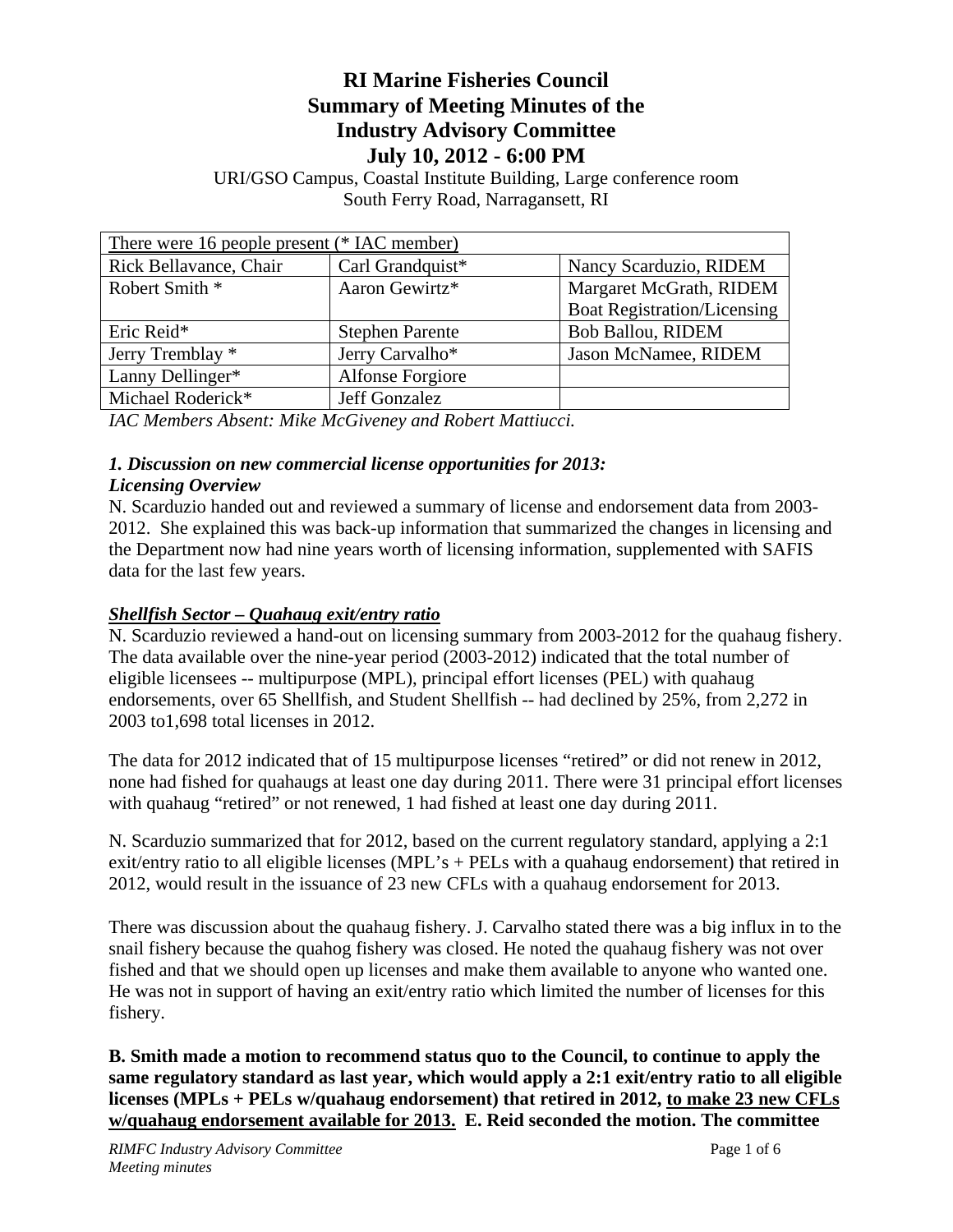#### **vote was (7) in support (A. Gewirtz, M. Roderick, C. Granquist, E. Reid, L. Dellinger, R. Smith, G. Tremblay); (1) opposed (G. Carvalho); the motion passed (7/1).**

## *Shellfish Sector – Soft-Shell Clam exit/entry ratio*

N. Scarduzio reviewed licensing information for soft-shell clams. The data for 2012 indicated that of 15 multipurpose licenses "retired" in 2012, none of the 15 had any activity. There were 30 principal effort licenses w/SS Clam endorsement "retired", 1 had fished at least one day during 2011. There were 8 CFLs w/SS Clam endorsements "retired", 3 had fished at least one day during 2011. In summary, a total of 53 licenses eligible to fish for soft-shell clams retired; and 4 of those had been active in the fishery.

There was discussion and review of the soft-shell clam licensing information. It was noted that compromises had been made in this fishery with an increased size limit to 2-inches. N. Scarduzio stated the landings has significantly decreased from approximately 700,000 pounds in 2010 to approximately 183,000 pounds in 2011.The group felt due to the recent restrictions in this fishery it could support the same activity levels and recommended remaining at the 5:1 exit/entry ratio.

**B. Smith made a motion to recommend status quo to the Council, to continue to apply the same regulatory standard as last year, which would apply a 5:1 exit/entry ratio to all retired licenses (MPLs + PELs w/SS + CFLs w/SS endorsement) that retired in 2012, to make 11 new CFLs w/SS Clam endorsement available for 2013. G. Tremblay seconded the motion. The committee vote was (7) in support (A. Gewirtz, M. Roderick, C. Granquist, E. Reid, L. Dellinger, R. Smith, G. Tremblay); (1) opposed (G. Carvalho); the motion passed (7/1).** 

## *Shellfish Sector – Whelk (Conch)endorsement*

N. Scarduzio reviewed licensing and landing information for whelks. Prior to 2012 the whelk fishery was an open fishery and beginning January 2012 a whelk endorsement was put in place. On behalf of M. McGiveney, who was unable to attend the meeting, R. Bellavance stated the RI Shellfishermen's Association (RISA) was in support of removing the whelk endorsement from the open status. No new whelk CFLs. RISA does not want to take the whelk endorsement away or deny any current Quahaug PEL or CFL or any one else that may want one that has a current PEL. This difference was important RISA does not want to deny active licenses.

B. Ballou interpreted this to mean no new whelk endorsements except for holders with a Principal Effort License with a quahaug endorsement or a soft shell clam endorsement, and Commercial Fishing License holders with a quahaug endorsement or soft shell clam endorsement, would be eligible to obtain a Whelk Endorsement. And that existing holders of a Whelk Endorsement would be eligible to renew their endorsement if they had obtained one in 2012.

There was group discussion about how this would impact the fishery.

J. Carvalho stated the whelk fishery had a limited capacity and it could only support so many people. He noted this would limit who participates due to the amount of resource available, and noted the resource had been fully exploited. Now fishermen would have to wait for them to grow to size and fish other fisheries like scup in the meantime. He was not in support of limiting or closing whelk endorsements which would exclude some fishermen but allow others to fish.

B. Smith was in support of allowing some people in to the fishery with perhaps a 3:1 exit/entry ratio which would allow at least 5 new CFLs with whelk endorsement available in 2013. He stated this would at least let a few new people in to the fishery.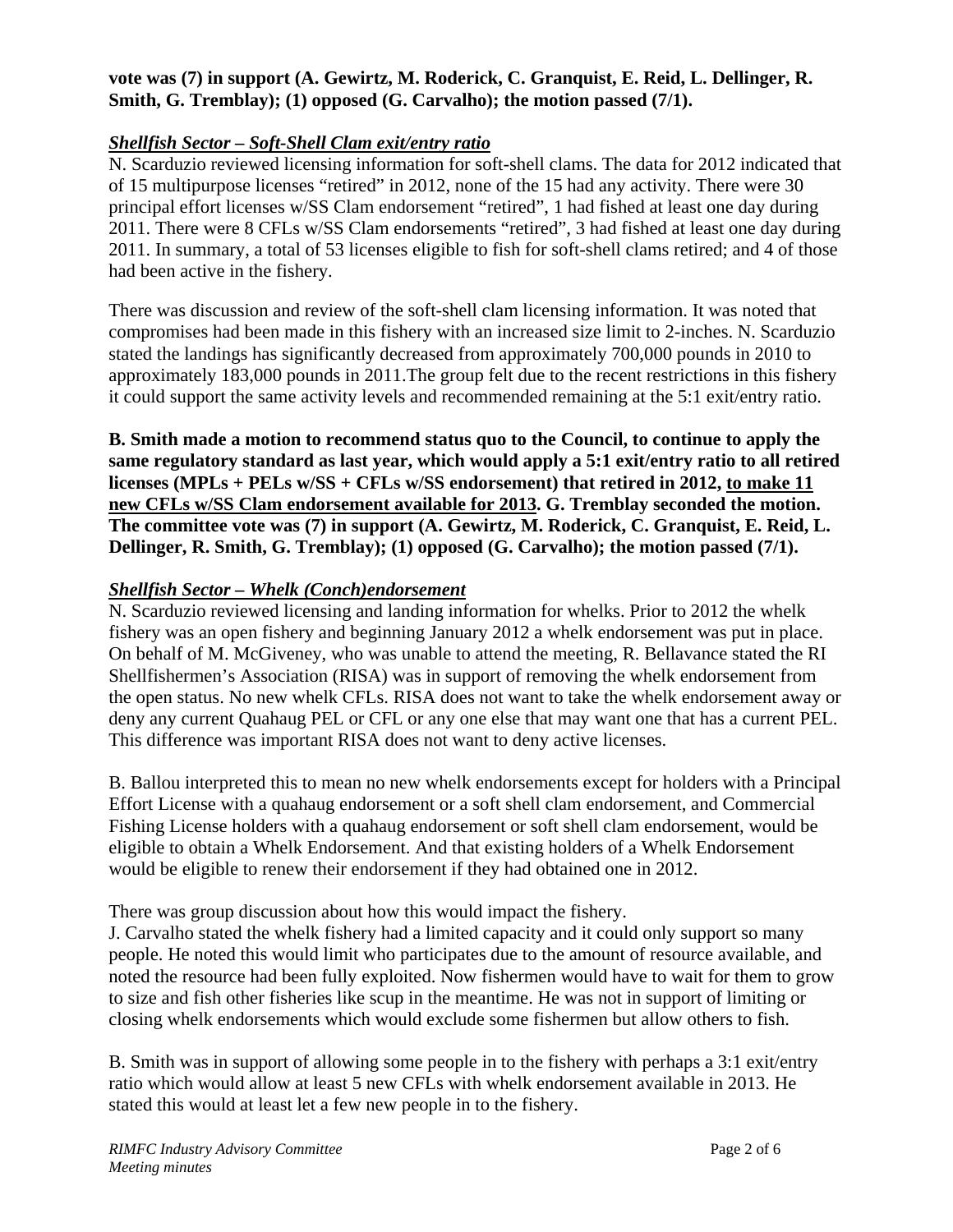E. Reid indicated he would be in support of allowing more than 5 new endorsements in to the fishery he suggested a 1:1 exit/entry ratio which would allow for 15 new whelk endorsements. J. Carvalho noted that the whelk fishery was the only open fishery currently. If quahaugs were an open fishery then people would be obtaining those endorsements. He felt that anyone who wanted a shellfish license should be able to obtain one.

There was discussion to try to interpret the intent of what the RISA wanted to accomplish. The IAC members were uncertain as to exactly how RISA wanted to manage whelk endorsements for 2013 but they would make a motion and asked the Division to follow up with M. McGiveney to make certain they had interpret the intent correctly.

**B. Smith made a motion to recommend that the Council support the RISA proposal to allow only current holders of PELs or CFLs with a quahaug endorsement or PELs or CFLs with a soft shell calm endorsement to be eligible to obtain a Whelk Endorsement in 2013, if they want one. G. Carvalho seconded the motion. The committee vote was (7) in support (L. Dellinger, E. Reid, M. Roderick, G. Carvalho, R. Smith, G. Tremblay and C. Granquist)**; **and (1) abstained (A. Gewirtz); the motion passed (7/1).** 

**B. Smith made a second motion to recommend that the Council also apply a 3:1 exit/entry ratio to all eligible licenses (MPL's + PELs w/whelk endorsement) that retired, to make 5 new CFLs w/whelk endorsement available for 2013. There was no second to the motion. The motion failed.** 

#### *Crustacean Sector – Lobster Fishery exit/entry ratio*

N. Scarduzio indicated there were no relevant changes to lobster licensing at this time.

**L. Dellinger made a motion to recommend to the Council to remain at status quo (no new lobster endorsements). The committee vote was (7) in support (A. Gewirtz, M. Roderick, C. Granquist, E. Reid, L. Dellinger, R. Smith, G. Tremblay); (1) abstained (G. Carvalho); the motion passed (7/1).** 

# *Crustacean Sector – Create a horseshoe crab endorsement*

R. Bellavance stated there was a proposal put forward by the Division to create a horseshoe crab endorsement for the commercial harvest of horseshoe crabs. J. McNamee indicated that he thought this would require everyone to obtain the endorsement even MPL holders. He explained the Division needed to capture harvest data in a more efficient manner then what was currently occurring. He noted horseshoe crab was a quota species but that the Division did a poor job right now in monitoring that quota.

There was some discussion by the committee as to whether creating an endorsement would make the reporting any better than the current situation. They could not understand how this would make reporting better. The committee thought it was an enforcement issue.

There was push back from the group and **E. Reid made a motion to table the item until more information was presented for further consideration. The motion was second and the vote was unanimous (8/0) to table the item until more information was presented.** 

The group wanted to know the role enforcement procedures should play for not reporting on time, the number of permits issued, and time periods for harvesting quotas, they indicated they needed to see the whole picture so they could manage it as a package, including the unfunded work provided by the Division.

J. Carvalho indicated he would be interested in setting a possession limit.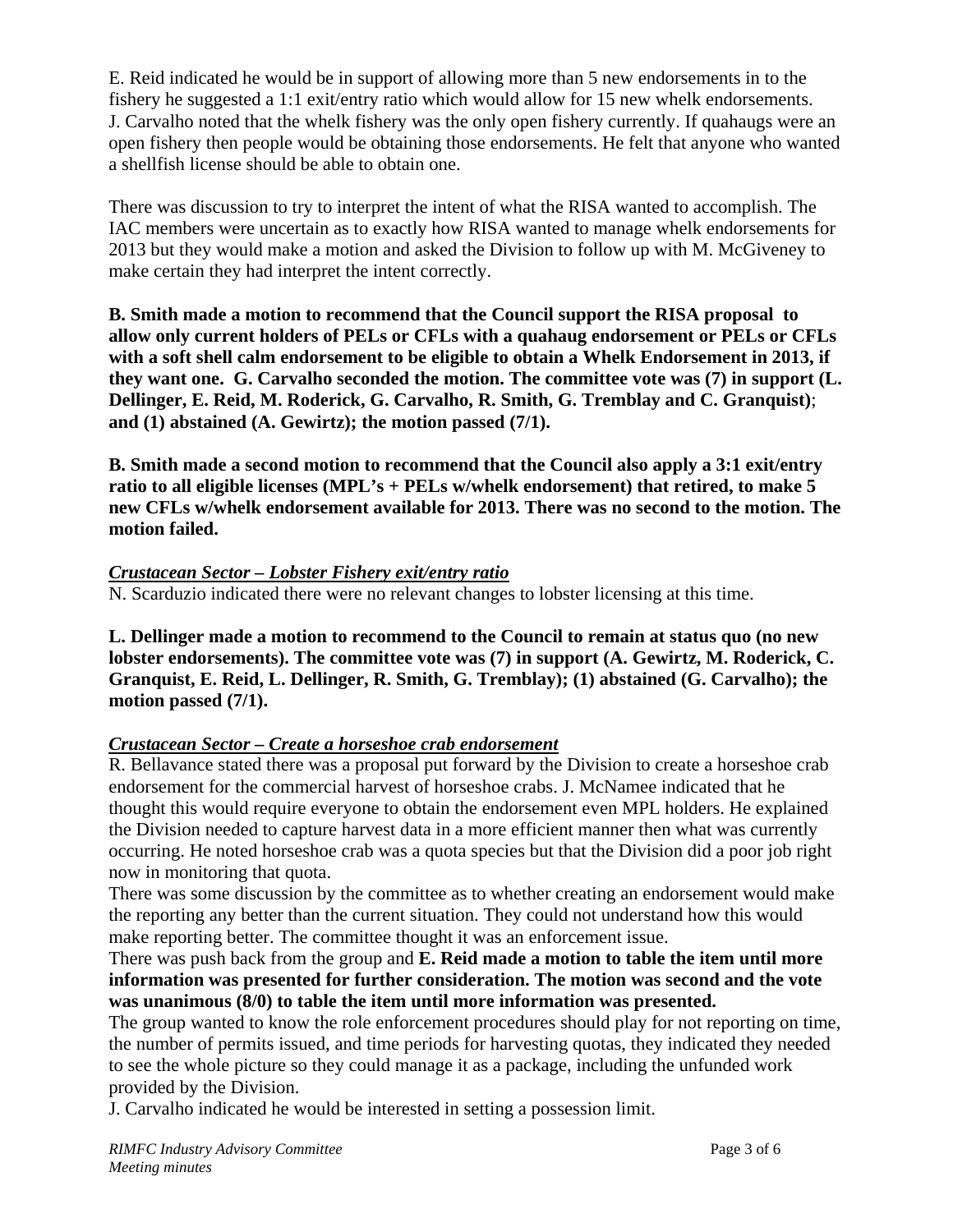R. Bellavance indicated he would let the Council decide on how they wanted to proceed with this issue.

# *Finfish Sector – Restricted Finfish Fishery exit/entry ratio*

N. Scarduzio reviewed a summary of license types for the past nine years, from 2003-2012, in the restricted finfish fishery. She indicated there was an overall decline in licenses. The total number of eligible licenses (MPLs and PELs w/ Restricted finfish (RFF)) had declined by 27 %, from 1,529 in 2003 to 1,119 in 2012.

The data for 2011 indicated that of the 1,131 total licenses that were eligible to fish for restricted finfish 57% were active in that they fished to some degree for restricted finfish in 2011.

N. Scarduzio summarized that for 2012, there were 15 multipurpose licenses (MPL) and 5 principal effort licenses with restricted finfish (PELs w/RFF) that retired. Of the 15 MPLs, five (5) had some activity. One (1) out of the five (5) retired PELs w/RFF had fished at least one day during 2011.

N. Scarduzio explained based on the current regulatory standard of applying a 1:1 exit/entry ratio to active licenses (MPLs and PELs w/RFF) that retired in 2012, with activity being any level in the fishery over the past year, there would be a total of six (6) retired licenses divided by the 1:1 exit/entry ratio to yield one (6) new PEL w/RFF endorsements to be made available for 2013.

S. Parente made a point that we should review the various criteria categories that these new licenses are distributed to because he felt it was slanted toward a person that was a crew member and left the average person who just wanted to be a fisherman out in the cold. He gave an example that if 6 licenses were available then make 2 available to the average guy on the street. He reported that he received numerous calls from people complaining that they cannot get a fishing license.

The majority of the group felt that a person should first work as a crew member, as an apprentice, before getting a license.

There was discussion about how to open up licensing to let younger fishermen in to the industry. There was a concern about how to create opportunities for younger professional fishermen. It was noted that these younger guys could not afford to buy someone's business to get a license. E. Reid suggested modifying the 75 landings he felt it should be less.

**A motion was made by A. Gewirtz to recommend that the Council remain at status quo and apply the current 1:1 exit/entry ratio to active licenses (MPLs + PELs w/RFF) that retired in 2012 (with active being any level of activity in the fishery over the past year), to make 6 new PEL w/RFF endorsement available for 2013. G. Tremblay seconded the motion. The committee vote was (5) in support (L. Dellinger, A. Gewirtz, C. Granquist, G. Tremblay, B. Smith); (3) opposed (G. Carvalho, E. Reid, M. Roderick); the motion passed (5/3).** 

#### *2. Discuss adding a provision to the commercial fishing licensing regulations allowing nonexpiration of commercial fishing licenses for active duty military.*

M. McGrath explained this was precipitated by an individual who held a CFL with a number of endorsements and was deployed to Iraqi in November of 2009 and came back to RI in December 2011. His license lapsed in that period. He came to the department with all his documentation in December of 2011 to renew his commercial fishing license for 2012. The department reinstated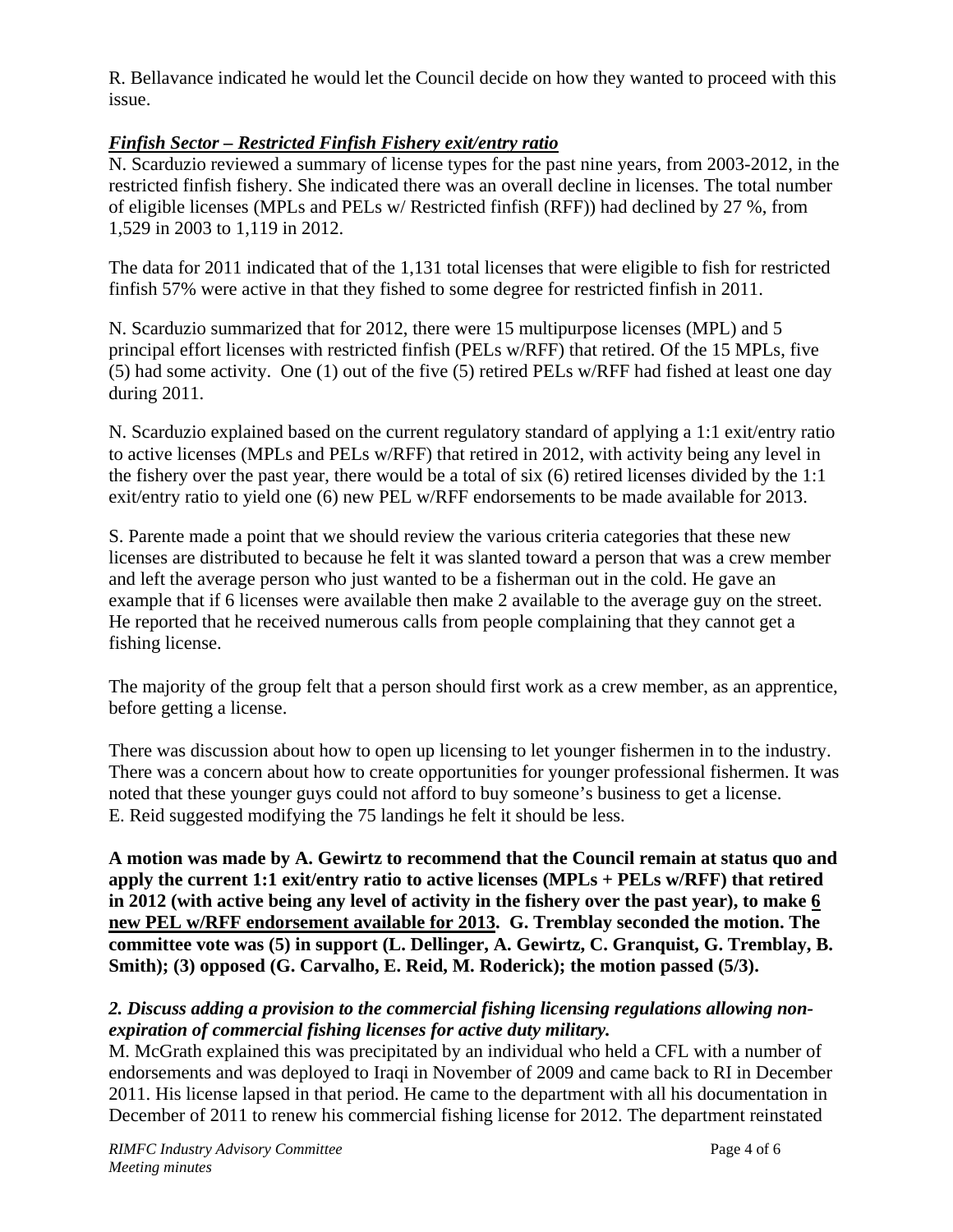his license in 2012 per his request. M. McGrath commented that she thought we would all be in agreement that his service to the country allowed us to do this, but the department did not have anything in regulation that allowed us to reinstate his license. Therefore, the department was looking to add language to the licensing regulations to accommodate future requests of this nature.

J. Carvalho did not feel the department needed to add additional language to accomplish this. He noted that he did not know of anyone who would object to something like this.

B. Ballou stated they would like to add a provision that would insure that anyone in this situation would be able to renew their license.

J. Carvalho pointed out that federal law covered these items under any rights or privileges that you had before going to active duty you would be entitle to have when you returned from duty. Therefore he did not feel the state needed to duplicate this information.

B. Ballou stated we would still like to add a provision so there is no question or issue in the future. He commented that if everyone was in agreement then we could move on. There were no objections from the IAC members.

#### *3. Discussion of fiscal consequences of practicing limited entry, exit-entry ratios, and low fixed commercial license fees.*

B. Ballou just wanted to give people a heads up that licensing fees have not changed at all since the early 1980's and yet the cost of management had increased. He explained two things have happen over time; the 804 account (license restricted receipt account) has been on a steady decline for sometime. The cost of doing business has gone up and our revenues have gone down. He just wanted to be up front with the fact that we were not able to cover the costs of management anymore.

Ballou noted looking ahead this would have to be a legislative process and it would be up to the general assembly as to whether fees would be increased or not. He explained there has been talk about a landing fee or some type of new fee structure that would provide the cost recovery needed to manage and to compliment the type of fishing sector i.e. small scale fishing operation verses a large scale operation. There could be a sliding scale structure based on the number of pounds landed. Ballou just wanted to let people know we are not able to manage the program at current levels.

#### *4. Other issues*

J. McNamee listed the other items the Division needed funding for and also wanted to establish endorsements for: Research Set Aside (RSA) endorsement, Aggregate endorsement and Reporting endorsement. These were unfunded programs that the Division was currently running. He noted the money that would be recouped for these programs would be small but would defray some of the expenses for administrating the programs. He explained the bigger issue was one of inefficiency in these programs with delay of information. McNamee review each item and the reasons why the Division would need to have these endorsements.

There was discussion from the group about these items. The group asked for a break down of the 804 account so they could see how the funds were allocated. B. Ballou suggested a workshop approach so people could review the costs and funding needs might be best.

B. Ballou explained this was only a heads up that the department was seeing a major fiscal crisis at the state management level and we needed to come to terms with it and we wanted to give this committee a heads up. He felt we needed to pursue a legislative change in licensing fees and a series of workshops to discuss the 804 account and how to raise funds would be appropriate.